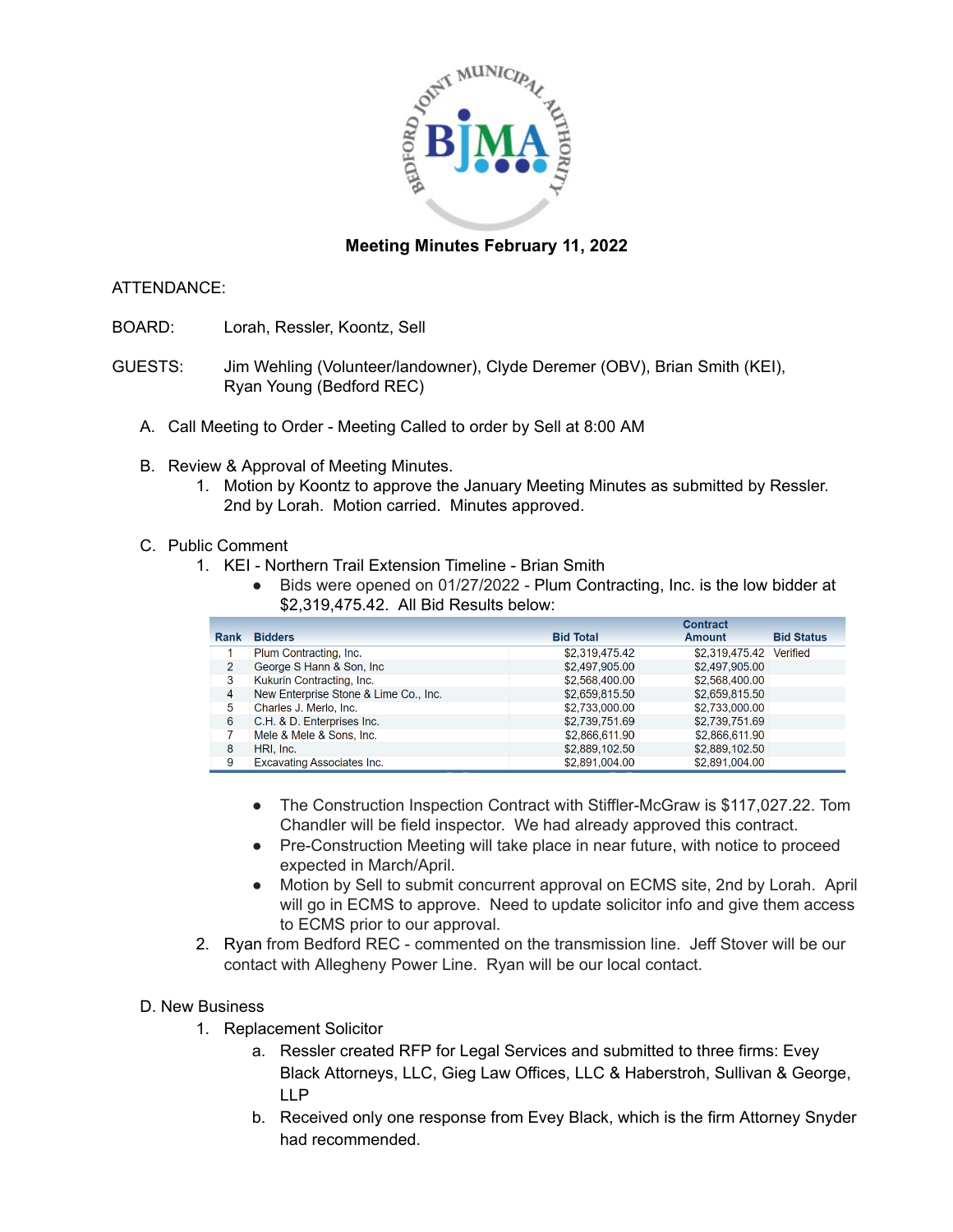- c. Ressler spoke to Kate Mauk & Nathan Karn at Evey Black to discuss our expected needs for 2022. Also confirmed Nathan Karn is familiar with ECMS system & uses regularly for County of Blair.
- d. Ressler recommends Evey Black Attorneys, LLC as our new solicitor. Resolution drafted. Engagement letter will need signed. No retainer is required.
- e. Motion by Sell to move forward with Evey Black Attorneys, LLC as our new solicitor and sign engagement letter, 2nd by Lorah. Motion carried.
- f. Motion by Ressler to adopt the resolution to appoint Evey Black as the Authority Solicitor. 2nd by Lorah. Motion passed. April will add Nathan Karn to ECMS as Municipal Legal representative and forward all documents to their office.
- 2. Amenities / Sponsorship Plan for Northern Extension
	- a. Jim and Mary Lorah worked on the proposed plan for amenities and presented a layout of where amenities could be located and sponsorship amounts.
	- b. April will scan and send out to Board for review prior to next month's meeting.
- 3. Stream Bank Improvements
	- a. Jim and Mary Lorah awaiting reply from folks at Omni to discuss plans moving forward.
- 4. Boat Launch
	- a. Ryan Young from Bedford REC will be working to adjust electric line / power to the site. We reviewed proposed concept plans for launch with Ryan. April to share concept drawings with Ryan for future considerations as REC determines how best to address changes to lines for Rutters store.
	- b. Ressler has called and emailed Chris Reed to request an update and a letter documenting their intention to give us a parcel of land adjacent to their new Bedford store. No update at this time.

# E. Old Business

- 1. Eagle Scout Project Bike Fix-it station
	- a. They've been gathering installation parts and equipment
	- b. Waiting for the weather to break and plaque is ordered.

### D. Reports of Officers

- Chairman -
- Vice Chairman-
- Secretary- Thank you card for Bill Snyder for his 10+ years of volunteer legal work
- Treasurer See attached Treasurer's Report. We did receive the balance due of \$20,000 from PA DCED Greenways Grant. Our contact with SAP&DC has changed. SAP&DC has all paperwork and documentation, but are now asking for one final signature before releasing final funds. Brian signed and Brad will submit. Brad also prepared and updated the 2022 budget. Motion by Sell to accept Treasurers Report & Budget as presented; 2nd by Ressler. Motion carried.
- Secretary-Treasurer -

Meeting adjourned at 9:06 AM

Next Meeting will be March 11th @ 8:00 AM at 127 S. Juliana St., Bedford, PA